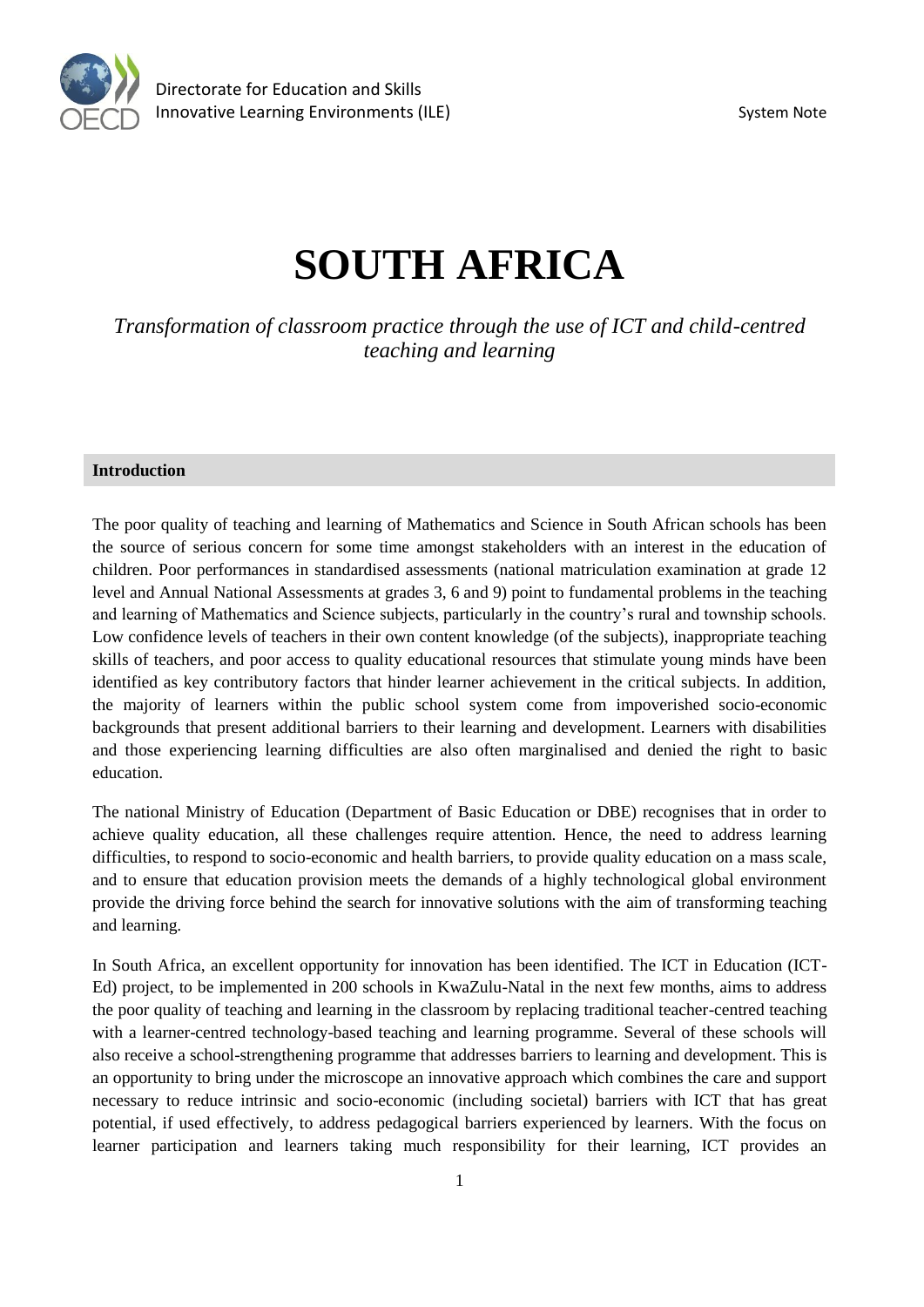

opportunity for teachers to design learning activities for learners of differing abilities and learning styles, while at the same time providing access to learning materials that can bring to life concepts that the traditional teacher-centred "chalk and talk" approach cannot do.

## **1. Aims**

An innovative action research intervention will be implemented in five schools in the Umlazi District whereby

- schools will be strengthened to identify and address barriers to learning through the establishment of support structures at school, circuit and district levels, and by building capacity of teachers and the system to make the curriculum accessible to all learners;
- schools will be resourced with appropriate technology, and learners and teachers provided with laptops and tablets that will enable interactive teaching and learning to take place;
- teachers will be trained to use the technology to deliver the curriculum in innovative and interesting ways that encourage greater participation of learners;
- Subject teacher forums making up communities of practice will be established and programmes of activities to support on-going professional development of teachers implemented, leading to improved teaching skills and subject content knowledge (using the education centre as a node).

The traditional classroom will be transformed into an environment where teachers take on the role of managers of learning and learners are directed in their learning to use resources made available to them in digital format. Learners will explore concepts and solve problems using technology, and in doing so spend more time in engaging with the learning materials rather than passively listening to a teacher "lecturing" to them.

**The project aim:** To combine the use of ICT with care and support to transform teaching and learning.

## **The project objectives**:

- To strengthen schools to screen and identify children experiencing barriers to learning and to take steps to reduce the impact of these on the children's performance;
- To establish cost effective and context appropriate technology infrastructure to support teaching and learning at the education centres and the project schools;
- To develop the capacity of teachers through training in the use of technology as a vehicle to plan and deliver learner-centred lessons;
- To establish professional learning committees of teachers of Mathematics, Science and Languages as the first step in the implementation of a Department-led Teacher Development Programme;
- To build the capacity of parents/caregivers to support their children's learning;
- To provide guidelines for mass replication;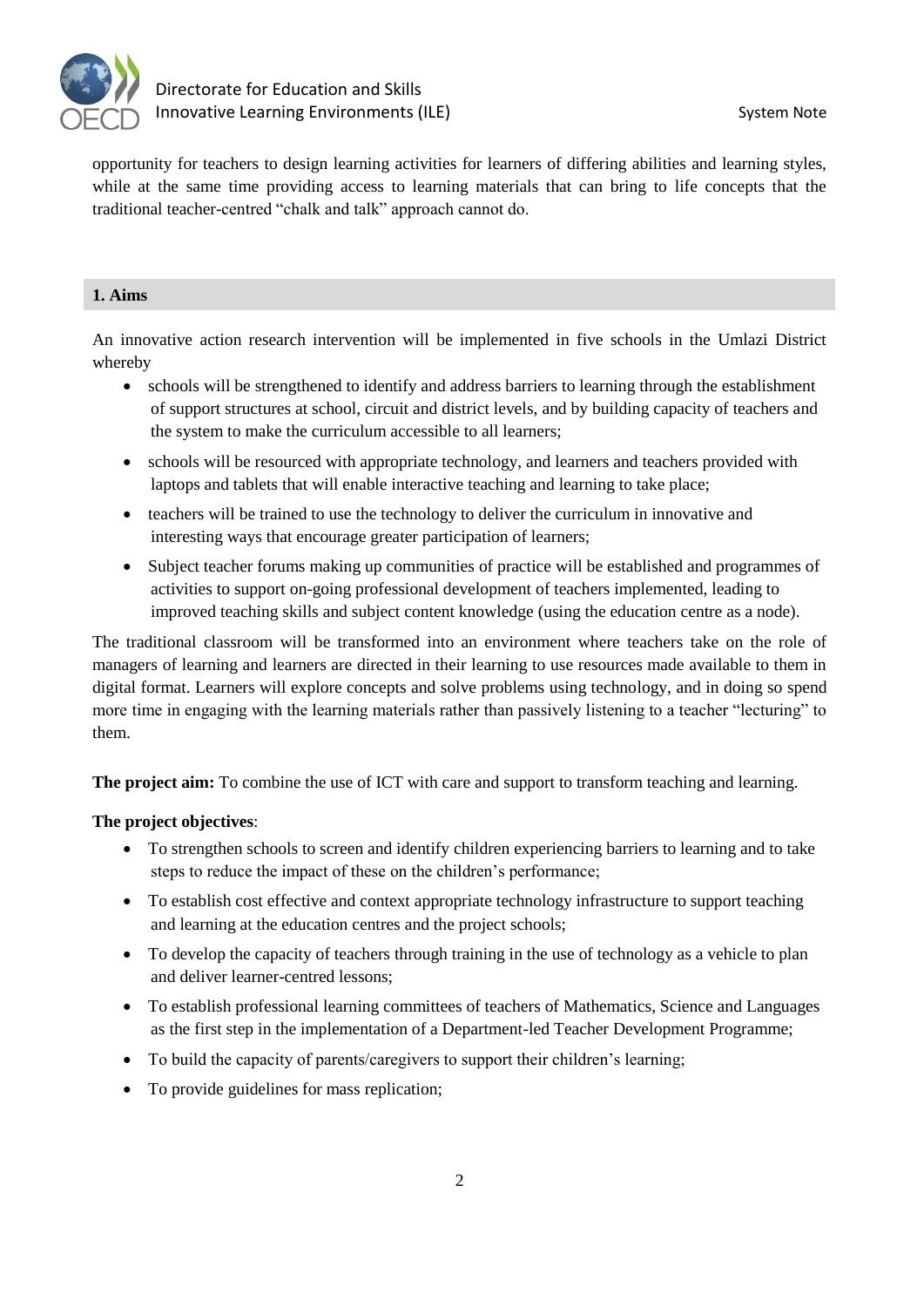

## Directorate for Education and Skills Innovative Learning Environments (ILE) System Note

The ultimate goal is to change the traditional lecture mode of lesson delivery to one where learners participate more actively and take greater responsibility for their own learning. Within the context of the traditional teaching approach in South Africa, this demands a revolutionary change of roles for both learners and teachers, with a major shift in power relations. This requires teachers to be prepared to acknowledge that they "don't know it all" and learners to realise that they can be "explorers", setting out to learn by "doing" (active participation). Learning together and sharing knowledge with their peers also open up different ways of acquiring knowledge and skills, while at the same time providing opportunities to develop social skills and team work. A greater responsibility is placed on the teacher to plan carefully and effectively in advance, to "script" lessons that cater for different learning levels and styles.

The ICT-Ed project also provides for the lessening of the administrative burden of teachers and other school staff by putting in place a system that has the ability to monitor learner attendance and progress. The technological facility has the ability to generate reports and send instant messages to parents and caregivers in the event of their children being absent. In bringing together ICT-Ed and care and support, the two systems work effectively in support of each other: teachers trained in screening and identification of learning barriers are able to input this information into the learner database at school level. Such information can be relayed speedily to a network of support organisations / agencies / government departments, making referrals of cases faster and easier to track. In the same way, learners with specific learning difficulties (e.g. in reading) can be attended to by the teacher whose time may have become available when learners are working on individual or group tasks on their tablets.

### **The learners targeted:**

| N <sub>o</sub> | Name of school           | School<br>enrolment |       | Circuit & Ward      | Location<br>(urban<br>rural |
|----------------|--------------------------|---------------------|-------|---------------------|-----------------------------|
|                |                          | <b>Boys</b>         | Girls |                     | $etc$ )                     |
| $\overline{1}$ | Khuthala Primary         | 230                 | 220   | Umbumbulu,          | Peri-urban                  |
|                |                          |                     |       | Maphundu            |                             |
| 2              | Embokodweni<br>Combined  | 539                 | 550   | Phumelela,          | Peri-urban                  |
|                | Primary                  |                     |       | Dukumbane           |                             |
| 3              | Isiphingo Higher Primary | 600                 | 580   | Phumelela, Isipingo | Peri-urban                  |
| $\overline{4}$ | Kusakusa Primary         | 514                 | 432   | Umbumbulu, Mafa     | Peri-urban                  |
| 5              | <b>Muzomuhle Primary</b> | 435                 | 389   | Umlazi, Isipingo    | Peri-urban                  |

All children from the five selected schools (Umlazi District) as detailed below.

The schools are located within the peri-urban areas of the Ethekwini metropolitan area in the former black township of Umlazi. Township schools are characterised by large school learner populations and overcrowded classrooms. The populations from which the learners come are largely semi-skilled or unskilled. Education levels of parents and caregivers range from low-literate (majority) to a small percentage of diploma level graduates. High youth unemployment and many single parent families are common.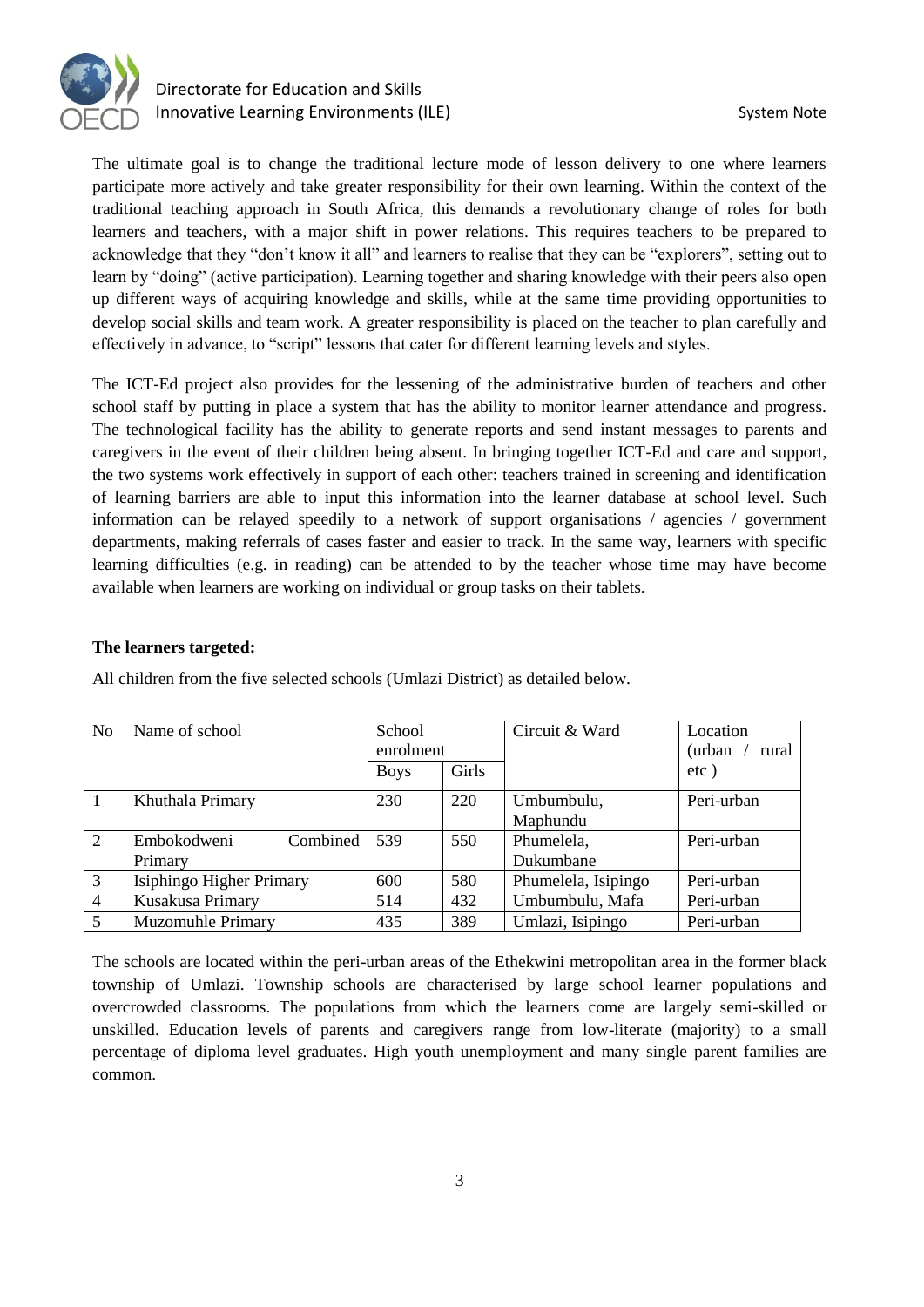

### **2. Leadership and Partners**

The project, led by the provincial Department of Education, KwaZulu-Natal (KZN DoE), will fall under the care of Senior General Manager, Curriculum Management and Delivery. At the national level, the DBE will be an "interested partner", with the responsibility of scaling up successful education innovations to other provinces. At school level the school management team headed by the school's principal will own the project. For the purpose of the project, the school management team will include representation from the school governing body (parent component) and from the representative council of learners (RCLs).

MIET Africa will be the lead implementing partner of the Department, with the crucial role of ensuring that teachers, school management, parents and caregivers, and community members are brought on board as key stakeholders and partners through orientation and training. The organisation will also be the coordinator for the ILE project. Other partners supporting the project include ReMagine, responsible for resource mobilisation and installation of the ICT infrastructure; the Umoya Technology group, responsible for the installation of digital learning materials and connectivity; and Tshikululu Social Investments, responsible for resourcing the care and support activities, and participating in the action research.

#### **3. Strategies and activities**

The project, to be implemented as a learning laboratory, is a combination of two interventions, both designed to address barriers to learning. The ICT-Ed strand addresses the needs of learners experiencing pedagogical barriers and is directly linked to the outcome of improved learner performance. The care and support strand strengthens schools to address other barriers (socio-economic, psycho-social and intrinsic barriers) experienced by learners and which impact on their ability to devote attention to their studies.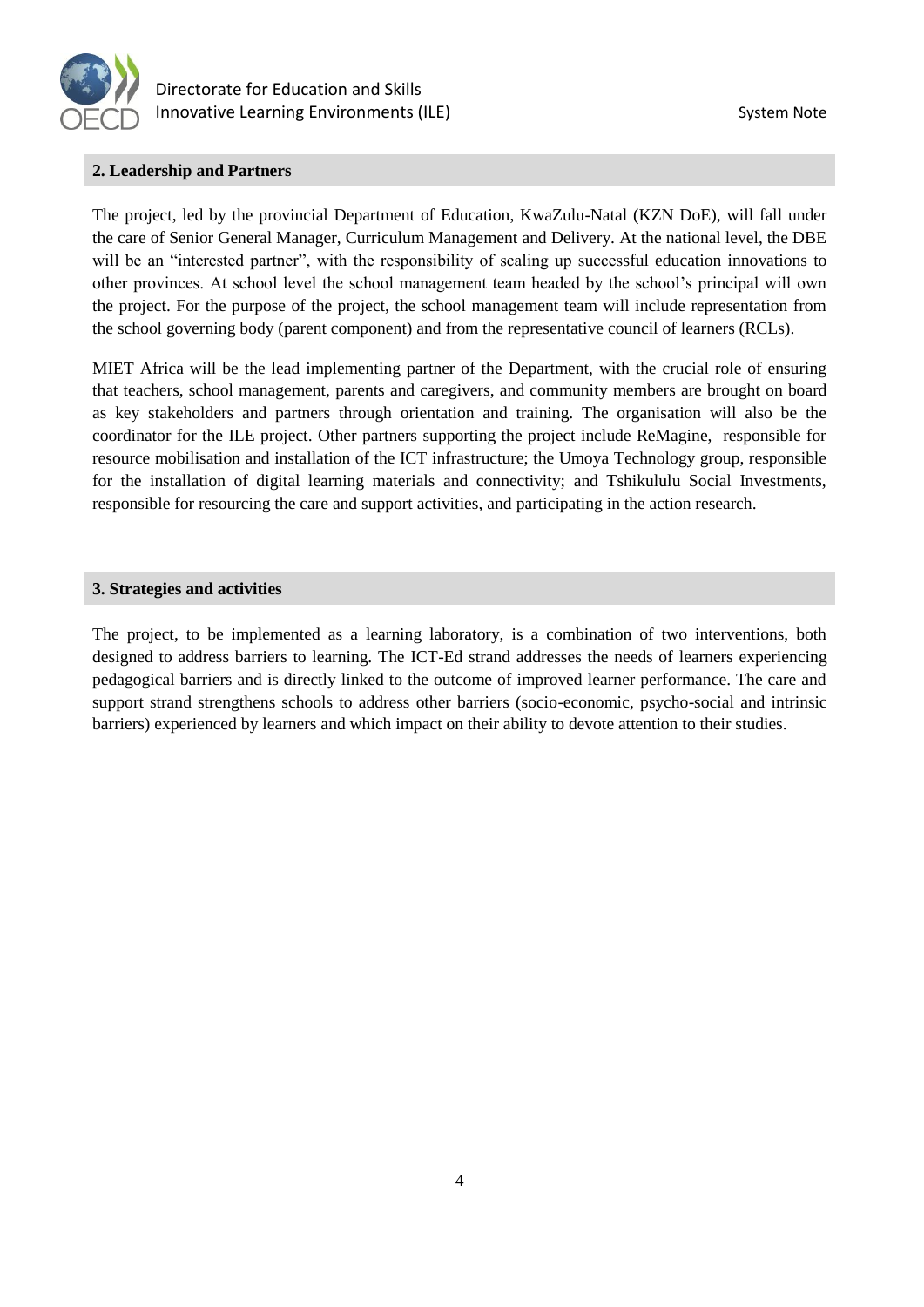



## **Activities**

A summary of the activities for each strand is provided below:

## **ICT in Education**:

- Installation of cabling and networking in each classroom;
- Installation and supply of ICT equipment at each school: a laptop and a tablet for each teacher and a tablet for each learner;
- Installation of a "lesson box" in each classroom (the lesson box is an accessible electronic storage device loaded with relevant teaching and learner support materials that allows learners and teachers to access the materials through wi-fi connectivity);
- Training and support to teachers on how to plan lessons and use technology to design learnercentred learning activities;
- Establishing professional learning communities of practice: teachers of Mathematics, Science and Languages will be encouraged to meet regularly in their subject groups at a nodal centre (education centre or school) to share lesson plans, teaching experiences and best practice.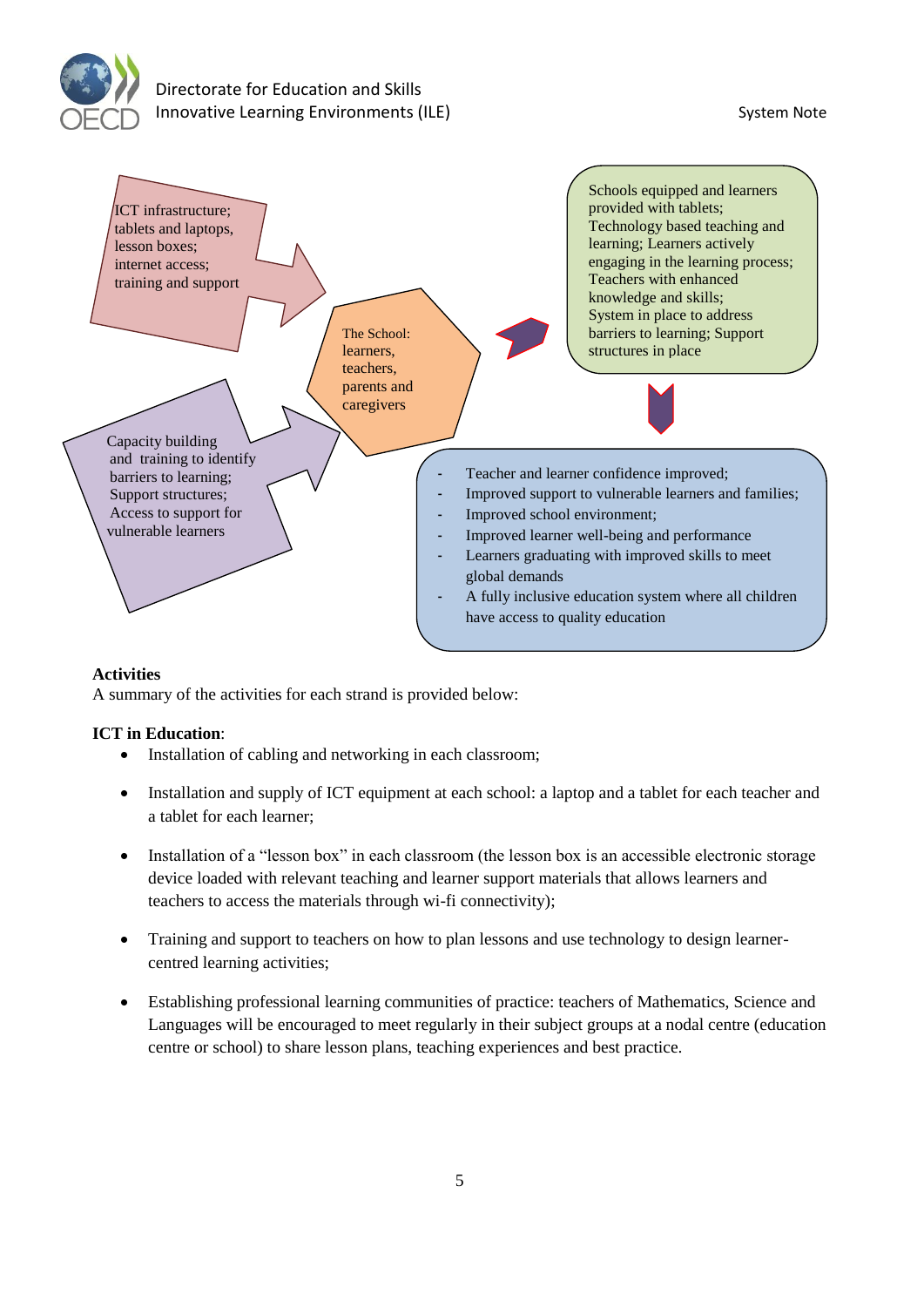

 Directorate for Education and Skills Innovative Learning Environments (ILE) System Note

#### **Addressing barriers to learning and development**

- Training and capacity building of teachers at each school to implement the screening, identification, assessment and support process in their classes so that learners experiencing barriers to learning can be detected and appropriately supported;
- Establishment of support structures at each school to assist learners identified as needing support;
- Establishment of a multi-sectoral network of support agencies and service providers that operate in the areas where schools are located that can provide the necessary support to identified children when such support is requested by the school or education authorities;
- Facilitating support for needy learners and their families through the convening of multi-sectoral service delivery days in collaboration with provincial and local government-driven initiatives.

#### **4. Context**

The province of KwaZulu-Natal is the most populous province in South Africa. It also has one of the highest rural populations in the country, with the majority living in poor socio-economic conditions characterised by high unemployment rates especially among the youth. As a result, many children attending school suffer some category of vulnerability, and are not able to concentrate in class. Often their attendance is also affected and they don't attend school regularly.

At ground level, although schools are provided with text books, these sometimes arrive late at the school and often there are insufficient numbers of resources to go around. In the classroom, learners at most schools are subjected to the "chalk-and-talk" approach to teaching. Learners are rarely exposed to a variety of media during lesson presentations and have to rely on their teachers' descriptions and interpretations of concepts and events. Abstract concepts in Mathematics and Science remain largely unexplained because of the absence of concrete and visual materials. Learners experience un-stimulating school environments and are given very little opportunities to explore ideas and concepts on their own because of poor access to information and lack of appropriate guidance from teachers who are often un-or under-trained and who also work in resource-constrained environments.

#### **ICT in education**

Within the policy environment, South Africa has a well-developed ICT in Education policy (e-Education White Paper of 2004) that articulates the goal of ICT in Education in the country: "Every learner in the primary and secondary sectors should be ICT capable in 2013" (2004:9). The White Paper also emphasises the role of ICT in the promotion of economic growth, job-creation, social development and global competitiveness. Considering that in 2013 the majority of schools still have little or no access to ICT, the goal of e-Education White Paper will clearly not be met. There is therefore an urgent need to use every opportunity to make schools ICT- education compliant, especially in the context of the current generation of children who are growing up in a highly technologically- advanced environment. Unfortunately, it is the teacher and not the availability of ICT in schools that is more often the greatest barrier to progress in terms